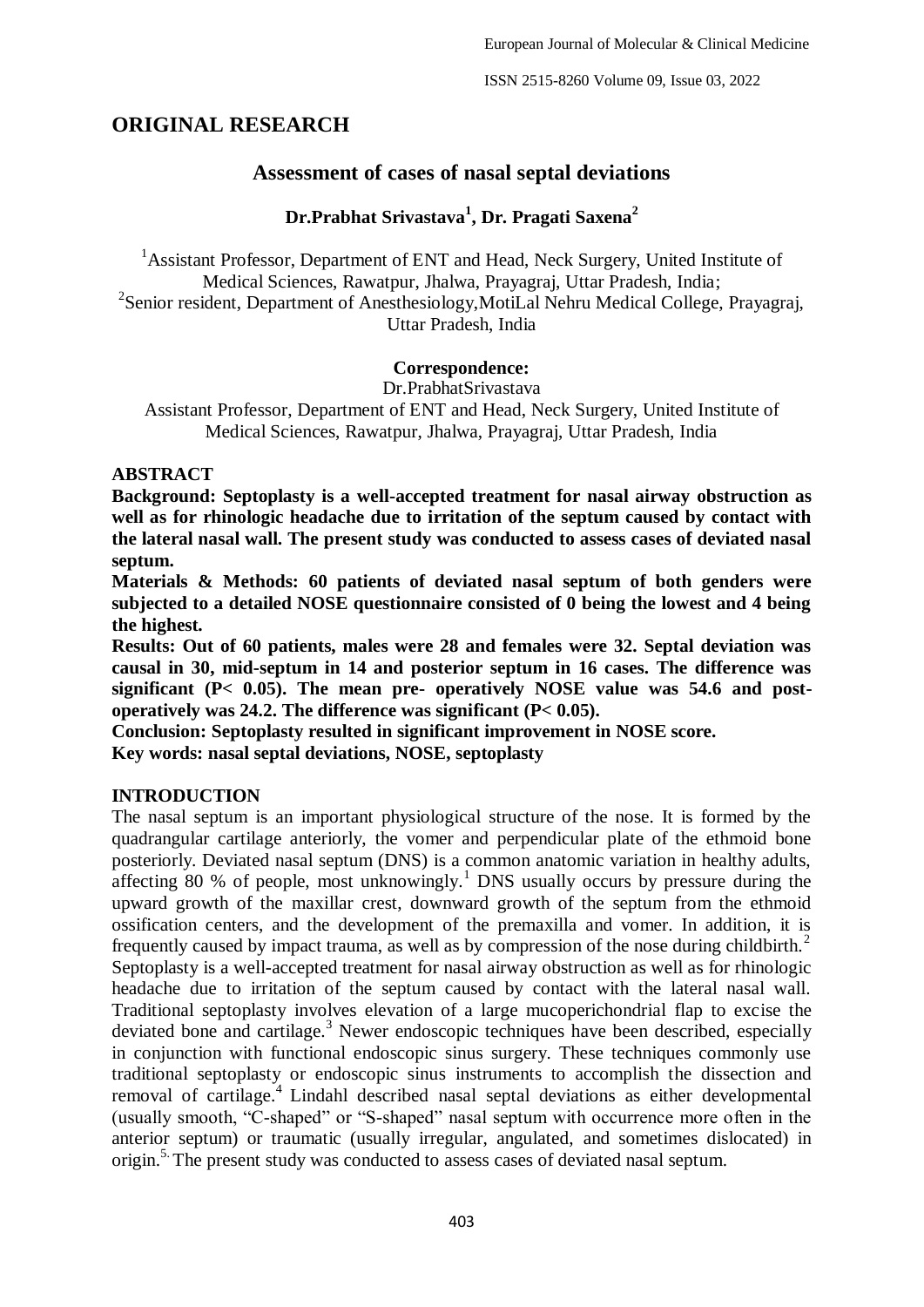ISSN 2515-8260 Volume 09, Issue 03, 2022

## **MATERIALS & METHODS**

The present study consisted of 60 patients of deviated nasal septum of both genders. All patients were enrolled with their written consent.

Demographic profile was recorded. All patients were subjected to a detailed NOSE questionnaire consisted of 0 being the lowest and 4 being the highest. The surgeries were performed under general anaesthesia with LA 1% lidocaine in 1:200000 epinephrine. Deviations anterior to the Cottle's line were treated with a Septoplasty. Results were assessed statistically using Mann Whitney U test. P value less than 0.05 was considered significant.

# **RESULTS**

#### **Table I Distribution of patients**

| Total- 60 |  |               |  |  |
|-----------|--|---------------|--|--|
| Gender    |  | Males Females |  |  |
| Number    |  |               |  |  |

Table I shows that out of 60 patients, males were 28 and females were 32.

### **Table II Grading of septal deviation**

| Grading          | <b>Number</b> | P value |
|------------------|---------------|---------|
| Caudal           | 30            | 0.02    |
| Mid-septum       | 14            |         |
| Posterior septum | 6             |         |

Table II, graph I shows that septal deviation was causal in 30, mid-septum in 14 and posterior septum in 16 cases. The difference was significant  $(P< 0.05)$ .

### **Graph IGrading of septal deviation**



### **Table III Assessment of NOSE value**

| <b>NOSE</b> value | <b>Mean</b> | P value |
|-------------------|-------------|---------|
| Pre-operatively   | 54.6        | 0.001   |
| Post-operatively  | 24.2        |         |

Table III, graph II shows that mean pre- operatively NOSE value was 54.6 and postoperatively was 24.2. The difference was significant ( $P < 0.05$ ).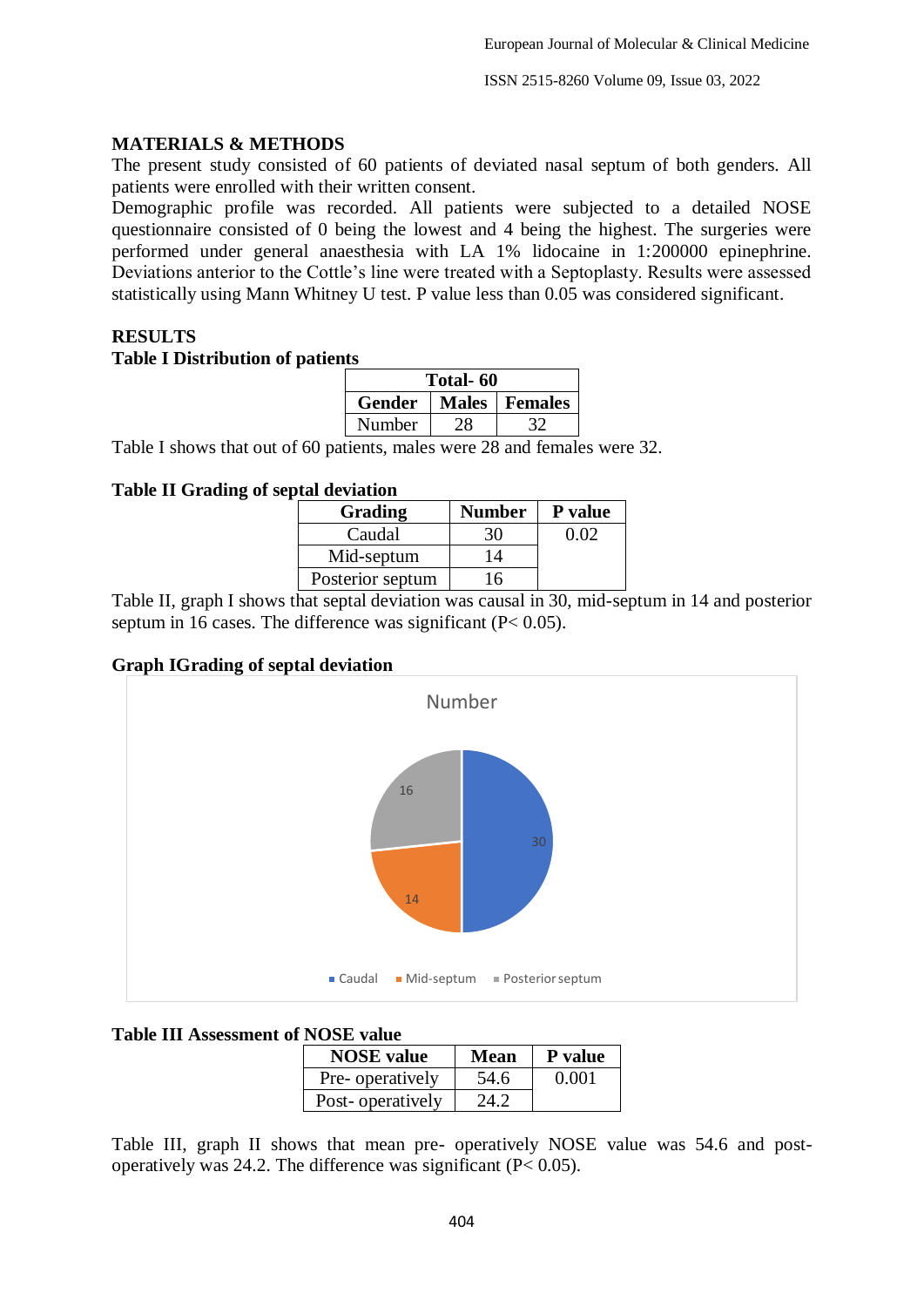#### ISSN 2515-8260 Volume 09, Issue 03, 2022



#### **Graph IIAssessment of NOSE value**

## **DISCUSSION**

The most important otorhinolaryngological cause of headache is a septal deviation. It also causes nasal obstruction and is a prevalent problem in the general population. Nasal septal deviations are very commonly found in regular nasal examinations.<sup>6</sup> The prevalence of nasal septal deviations varies in different populations, and the classification schemes are very complex.Nasal septal deviations play a critical role in nasal obstruction symptoms, aesthetic appearance of the nose, increased nasal resistance, and sometimes snoring.<sup>7</sup> Consequently, a comprehensive assessment of the nasal septum serves an essential role in preoperative planning, re-establishing function, and overall cosmetic appeal. Typically, a septoplasty suffices in addressing significant nasal septal deviations, but on occasion such deviations warrant a single-stage septorhinoplasty.<sup>8</sup>

The most common mechanism of injury is blunt trauma to the mid-face.<sup>9</sup> The natural protuberance and the weakness of distal structures in the nose make it more liable for injury. The bones and cartilage of the nose provide both esthetic and structural support for the midface and airway; therefore, proper evaluation and management are necessary to prevent nasal deformity and nasal airway compromise.<sup>10</sup>The present study was conducted to assess cases of deviated nasal septum.

In present study, out of 60 patients, males were 28 and females were 32. Qannass et  $al<sup>11</sup>$  assessed the prevalence of nasal septum deviation and to detect which types of DNS are more prevalent. The study included 408 attendants whose age ranged from less than 1 year up to 100 years with mean age of  $32.1 \pm 20.6$  years old. Exact 154 (37.7%) attendants had DNS. It was diagnosed on the right side among 95 (61.7%) participants and on the left side among 59 (38.3%) participants. Regarding the shape of DNS, 78 (50.6%) participants had anterior DNS, followed by C-shape (29.9%; 46), S-shape (8.4%; 13), spiral (8.4%; 13), and thickened  $(2.6\%; 4)$ .

We found that septal deviation was causal in 30, mid-septum in 14 and posterior septum in 16 cases. Eren et  $a_1^{12}$  in their study eighty-six patients with septal deviation were recruited and divided according to six deviation types as defined previously. Patients were followed up for a mean duration of  $6.3 \pm 0.9$  months. All groups showed significant improvement in VAS scores postoperatively. All groups showed a significant decrease in NOSE scale scores postoperatively. PNIF values of all groups increased postoperatively ( $p < 0.05$ ). AR values of narrow cavities in all groups increased postoperatively, but this increase was observed only for wider cavities in groups 2, 4, and 6. RMM values were higher in the narrow cavities in